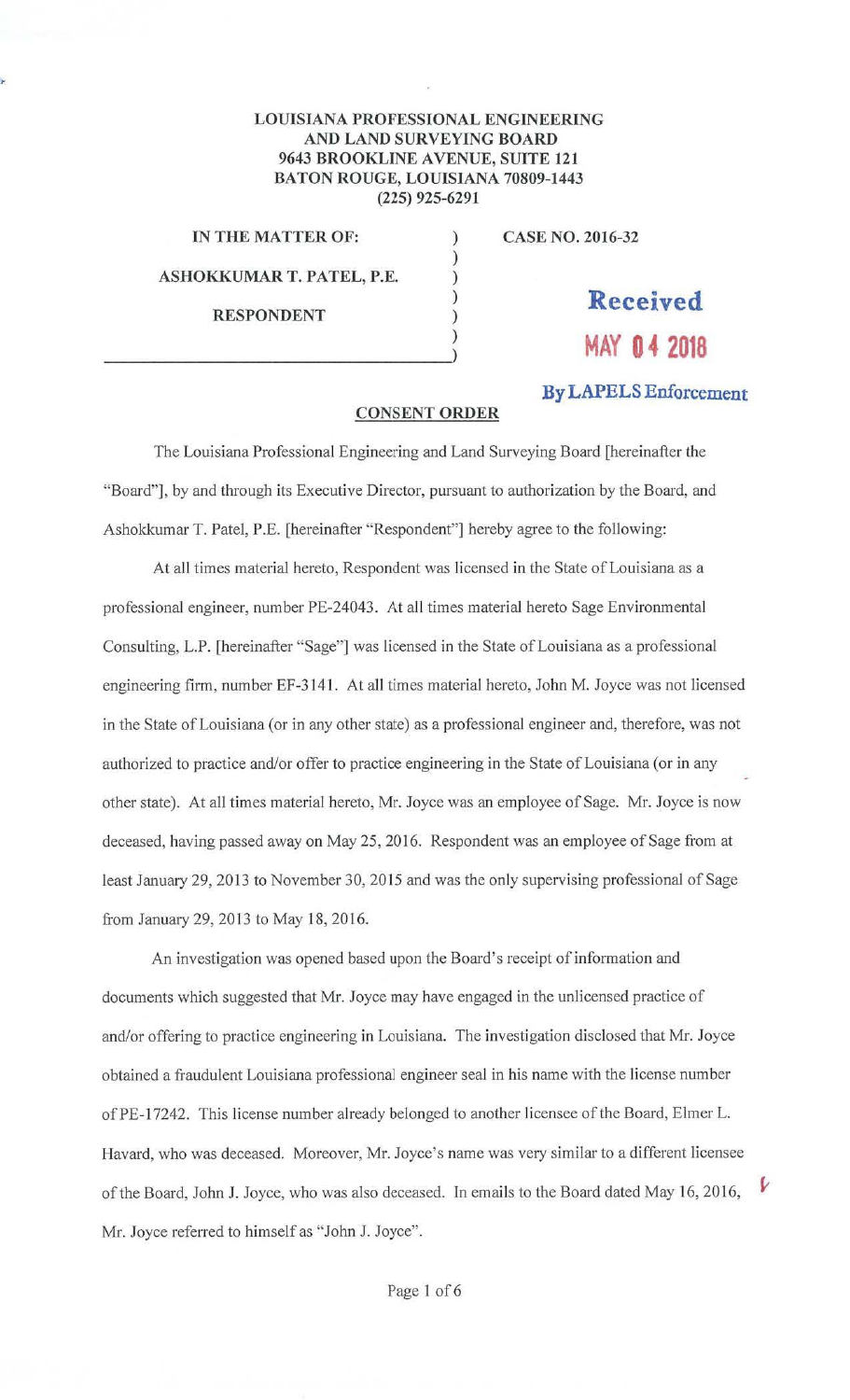The investigation also disclosed that between February 2013 and May 2016, Mr. Joyce ( on behalf of and in the name of Sage) **(a)** offered to provide engineering services in Louisiana and provided engineering services on sixteen (16) projects in Louisiana and **(b)** prepared, affixed the fraudulent seal to, signed and issued to or on behalf of Sage's clients engineering documents in connection with seven (7) of said projects in Louisiana, including a solid waste permit application submitted to the Louisiana Department of Environmental Quality in April 2016. During the same time period, Respondent was Sage's client services manager in connection with three (3) of said projects and a project technical in connection with one (1) of said projects.

Additionally, the investigation disclosed that Respondent failed to timely notify the Board of the ending of his employment with Sage on November 30, 2015. Respondent did not provide such notification to the Board until May 18, 2016, and Sage continued to practice and/or offer to practice engineering in Louisiana between November 30, 2015 and May 18, 2016.

La. R.S. 37:698(A)(6), *to wit* LAC Title 46:LXI§2305, require supervising professionals of licensed firms to (a) be employed with the firm, (b) notify the Board of any change in the firm's supervising professionals and (c) ensure that all professional services provided by the firm are performed by or under the responsible charge of a licensee. La. R.S. 37:698(A)(l2) prohibits licensees from aiding or assisting another person in violating the laws and/or rules of the Board. La. R.S. 37:681 and La. R.S. 37:700(A)(l) and (7), prohibit the practicing of and/or offering to practice engineering and the use of the words "engineer", "engineering" or any modification or derivative thereof in a person's name or form of business or activity without proper licensure. La. R.S. 37:700(A)(2) prohibits persons from presenting or attempting to use as one's own the license, certificate, seal, or stamp of another person. La. R.S. 37:700(A)(4) prohibits persons from falsely impersonating any licensee of a like or different name. La. R.S. 37:700(A)(6) prohibits unlicensed persons from using or attempting to use a seal or stamp which is deceptively similar to the seals or stamps authorized by the Board for use by its licensees. La. R.S. 37:700(A)(8) prohibits persons from falsely claiming that a person is licensed by the Board. La. R.S. 37:698(H) permits the Board to take disciplinary action against persons who violate La. R.S. 37:681, La. R.S. 37:698(A)(6) and (12), La. R.S. 37:700(A)(l), (2), (4), (6), (7) and (8), and LAC Title 46:LXI§2305, upon a finding of guilt following the preferral of charges, notice and hearing and a majority vote of its entire membership authorized to participate in the proceeding. La. R.S.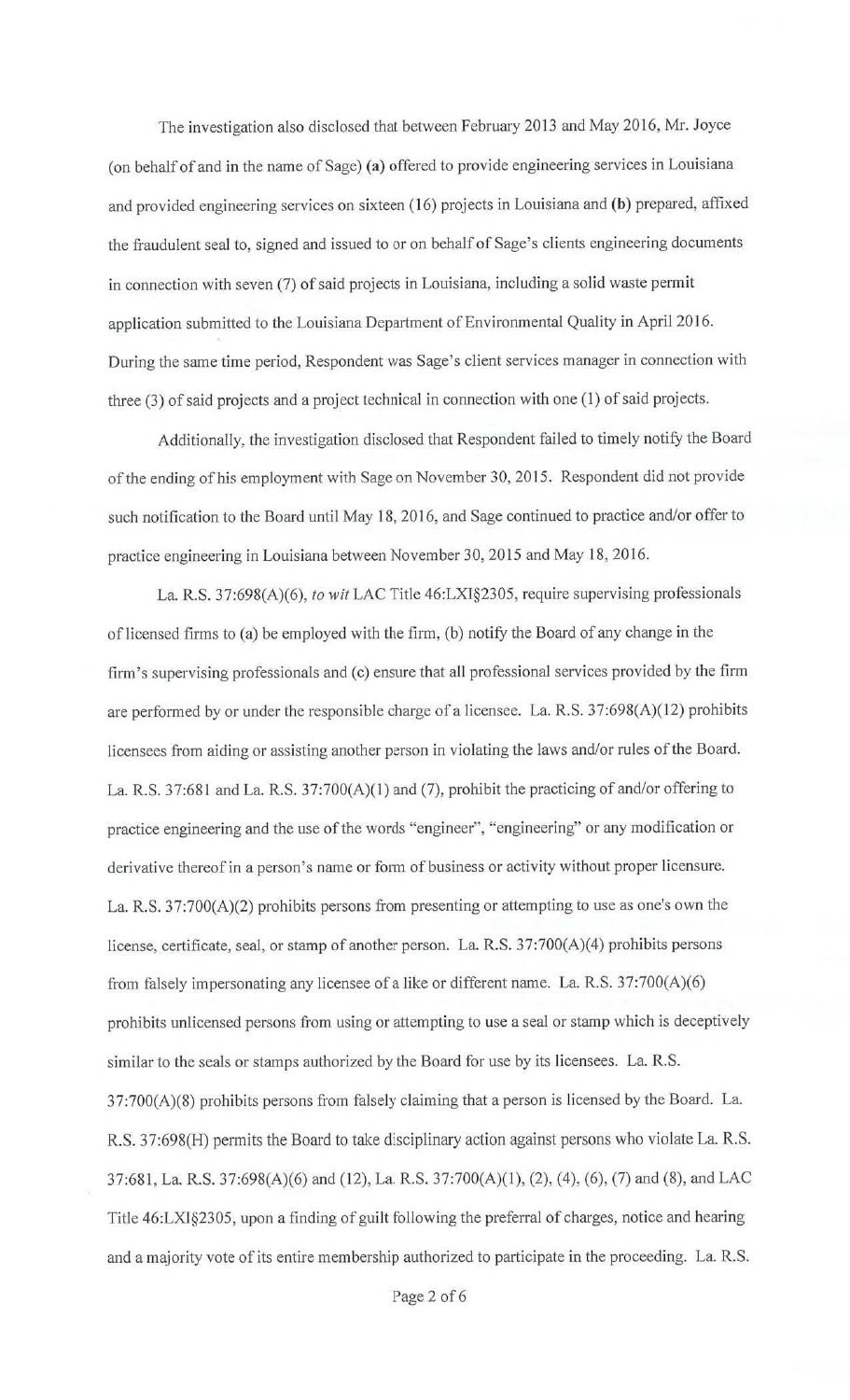37:681, La R.S. 37:698(A)(6) and (12), La. R.S. 37:698(H), La. R.S. 37:700(A)(l), (2), (4), (6), (7) and (8), and LAC Title 46:LXI§2305 were in effect at all times material hereto.

It is undisputed that **(a)** at all times material hereto Respondent was licensed to practice and/or offer to practice engineering in Louisiana; **(b)** at all times material hereto Sage was licensed to practice and/or offer to practice engineering in Louisiana; **(c)** Mr. Joyce has never been licensed to practice and/or offer to practice engineering in Louisiana (or in any other state); **(d)** at all times material hereto Mr. Joyce was an employee of Sage; **(e)** Respondent was an employee of Sage from at least January 29, 2013 to November 30, 2015 and was the only supervising professional of Sage from January 29, 2013 to May 18, 2016; **(t)** Mr. Joyce obtained a fraudulent Louisiana professional engineer seal in his name with the license number of PE-17242, which number already belonged to another licensee of the Board; (g) Mr. Joyce's name was very similar to a different licensee of the Board; (h) in emails to the Board dated May 16, 2016, Mr. Joyce referred to himself as "John J. Joyce"; (i) between February 2013 and May 2016 Mr. Joyce (on behalf of and in the name of Sage) practiced and offered to practice engineering and used the words "engineer", "engineering" or modifications or derivatives thereof to describe himself and his business, activities and services in Louisiana without proper licensure; (j) between February 2013 and May 2016 Mr. Joyce (on behalf of and in the name of Sage) prepared, affixed the fraudulent seal to, signed and issued to or on behalf of Sage's clients engineering documents in connection with projects in Louisiana; **(k)** during the same time period Respondent was Sage's client services manager in connection with three of said projects and a project technical in connection with one of said projects; (I) Respondent failed to timely notify the Board of the ending of his employment with Sage on November 30, 2015; **(m)** Respondent did not provide such notification to the Board until May 18, 2016, and Sage continued to practice and/or offer to practice engineering in Louisiana between November 30, 2015 and May 18, 2016; and **(n)** as the supervising professional of Sage, Respondent inadvertently and unintentionally aided or assisted Mr. Joyce and Sage in violating the Jaws and/or rules of the Board.

By letter dated October 12, 2017, the Board gave notice to Respondent that it was considering the preferral of charges against Respondent on the grounds that Respondent may have violated **(a)** La. R.S. 37:698(A)(6), *to wit* LAC Title 46:LXI§2305(A)(3)(a), relative to supervising professionals of licensed firms (i) being employed with the firm, (ii) notifying the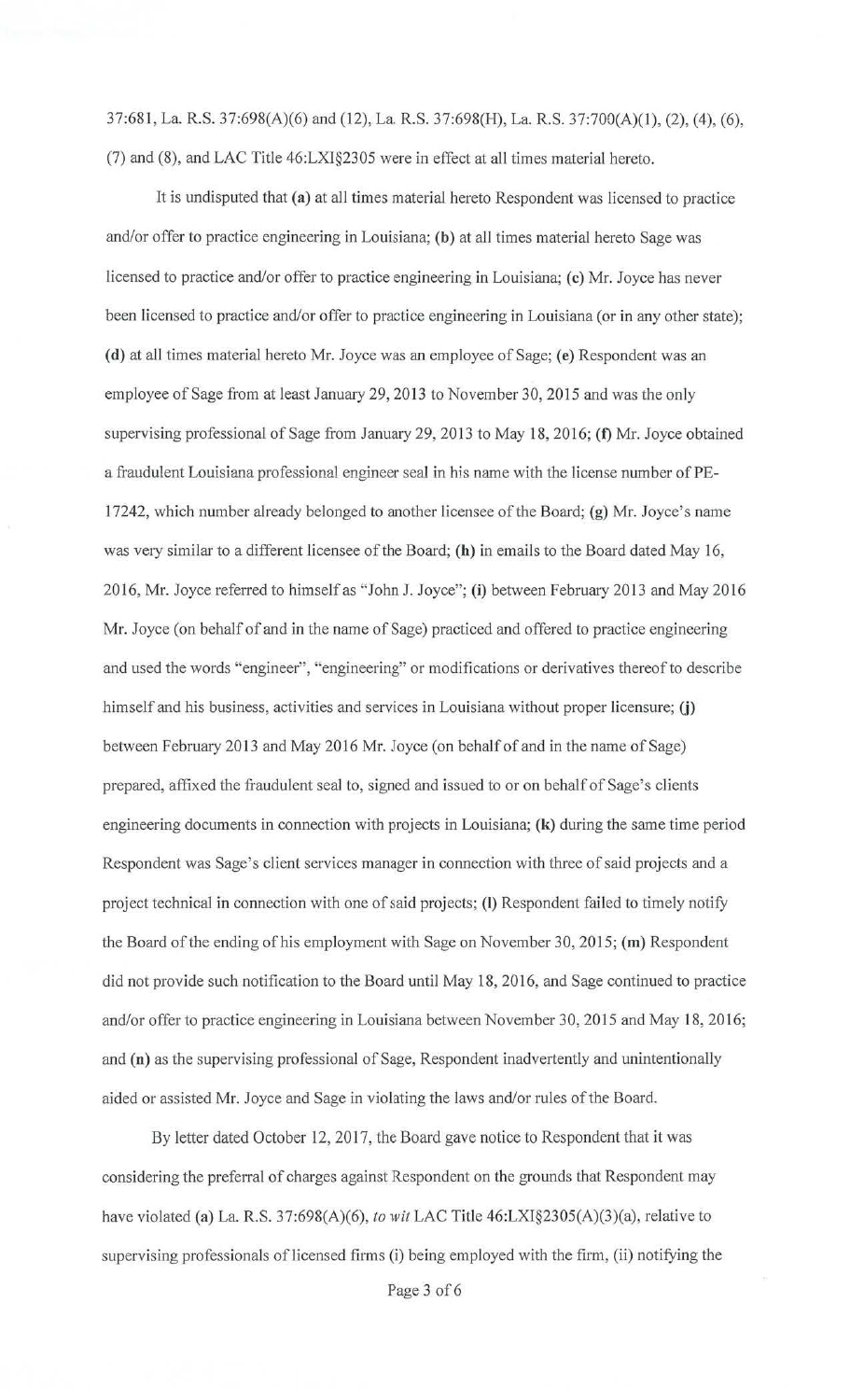Board of any change in the firm's supervising professionals and (iii) ensuring that all professional services provided by the firm are performed by or under the responsible charge of a licensee; and **(b)** La. R.S. 37:698(A)(12), relative to the aiding or assisting of another person in violating the laws and/or rules of the Board.

Wishing to dispense with the need for further disciplinary action and to conclude the instant proceeding without further delay and expense, for the purpose of this proceeding only, Respondent and the Board do hereby enter into this Consent Order, in which Respondent of his own free will consents to the issuance of a Consent Order by the Board, wherein Respondent agrees to **(a)** pay a fine of one thousand five hundred and no/100 (\$1,500.00) dollars, **(b)** pay administrative costs of one thousand and no/100 (\$1,000.00) dollars, ( **c)** successfully complete the Board's online Louisiana Laws and Rules Quiz, **(d)** successfully complete the Board's online Louisiana Professionalism and Ethics Quiz and **(e)** the publication of this Consent Order on the Board's website and a summary of this matter in the Board's official journal, the *Louisiana Engineer and Surveyor Journal*, and the reporting of this matter to the National Council of Examiners for Engineering and Surveying (NCEES), identifying Respondent by name.

Respondent admits that he inadvertently and unintentionally committed violations of the above referenced laws and/or rules as stated herein. Respondent acknowledges awareness of said laws and/or rules and states that he will comply with all applicable laws and rules henceforth. Respondent has been advised of his right to be represented by counsel before the Board and/or to appear at any hearing personally or by counsel and present witnesses and evidence in his own behalf, he hereby waives this right and his right to appeal, and he states affirmatively that he has been afforded all administrative remedies due him under the law. Respondent further acknowledges awareness of the fact that the signed original of this Consent Order will remain in the custody of the Board as a public record and will be made available for public inspection and copying upon request.

Therefore, in consideration of the foregoing and by signing this Consent Order, Respondent does hereby waive his right to a hearing before the Board; to the presenting of evidence and witnesses on his behalf, to Findings of Fact and Conclusions of Law in this case, and to judicial review of this Consent Order.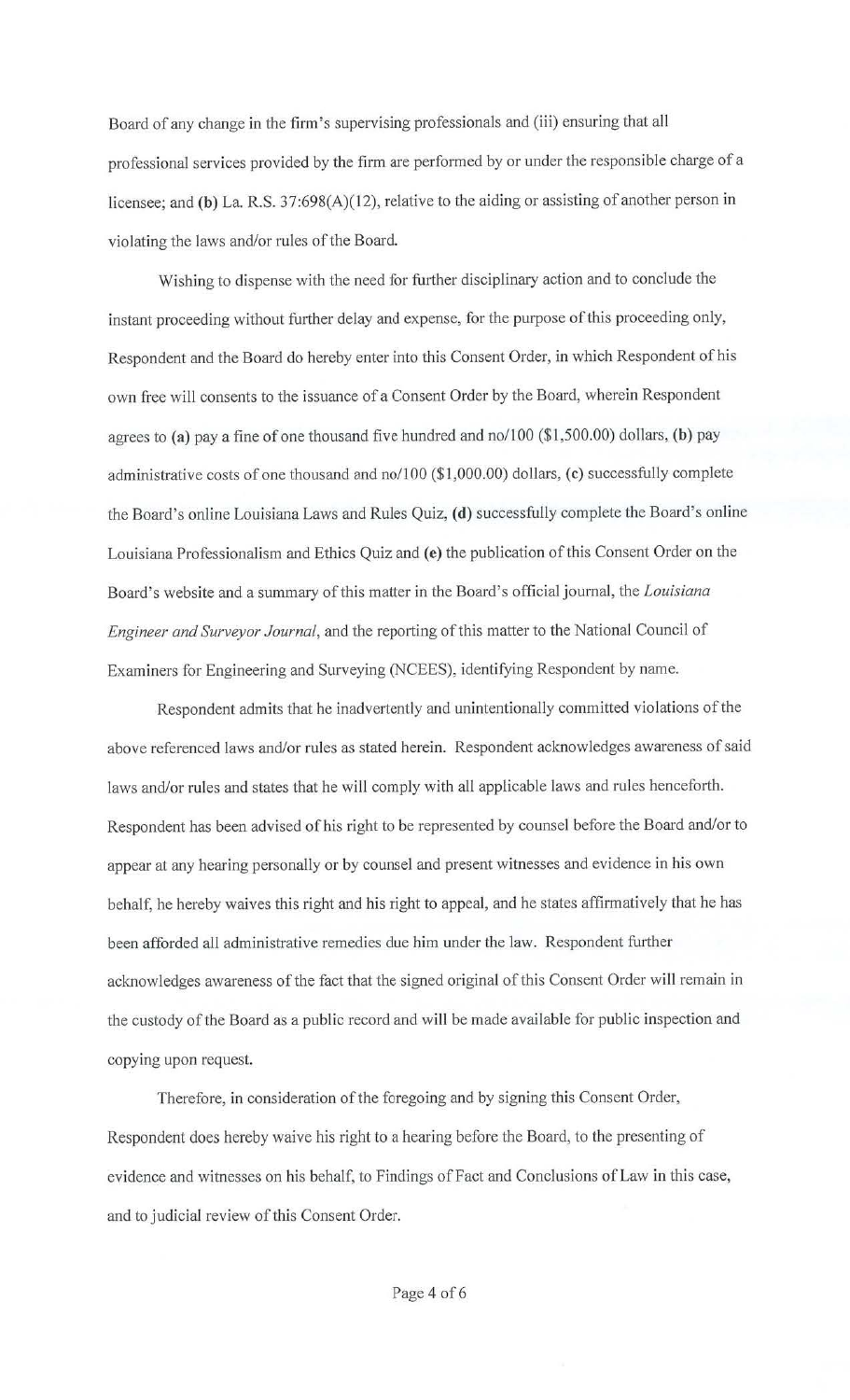Respondent hereby represents that (a) he fully understands the meaning and intent of this Consent Order, including but not limited to its final and binding effect, (b) he has voluntarily entered into this Consent Order and that no other promise or agreement of any kind has been made to or with it by any person whatsoever to cause the execution of this instrument and  $(c)$  the sanctions set forth in this Consent Order do not prevent the Board from taking further disciplinary or enforcement action against Respondent on matters not specifically addressed in this Consent Order.

WHEREFORE, the Louisiana Professional Engineering and Land Surveying Board and Respondent agree that:

1. Respondent shall pay a fine of one thousand five hundred and no/100 (\$1,500.00) dollars, which shall be tendered to the Board by certified check payable to the Board, due upon the signing of this Consent Order; and

2. Respondent shall pay administrative costs of pay administrative costs of one thousand and no/100 (\$1,000.00) dollars, which shall be tendered to the Board by certified check payable to the Board, due upon the signing of this Consent Order; and

3. Respondent shall successfully complete the Board's online Louisiana Laws and Rules Quiz with a score of 90% or higher and return it to the Board within sixty (60) days of the effective date of this Consent Order; and

4. Respondent shall successfully complete the Board's online Louisiana Professionalism and Ethics Quiz with a score of 90% or higher and return it to the Board within sixty (60) days of the effective date of this Consent Order; and

5. This Consent Order shall be published on the Board's website and a summary of this matter shall be printed in the official journal of the Board, the *Louisiana Engineer and Surveyor Journal*, and reported to the National Council of Examiners for Engineering and Surveying (NCEES), identifying Respondent by name; and

6. This Consent Order shall not become effective unless and until it is accepted and signed by and on behalf of the Board. Should the Board not accept and sign this Consent Order, it is agreed that presentation of this matter to the Board shall not prejudice the Board or any of its members, staff, attorneys or representatives from further participation, consideration, or resolution of any further proceedings herein.